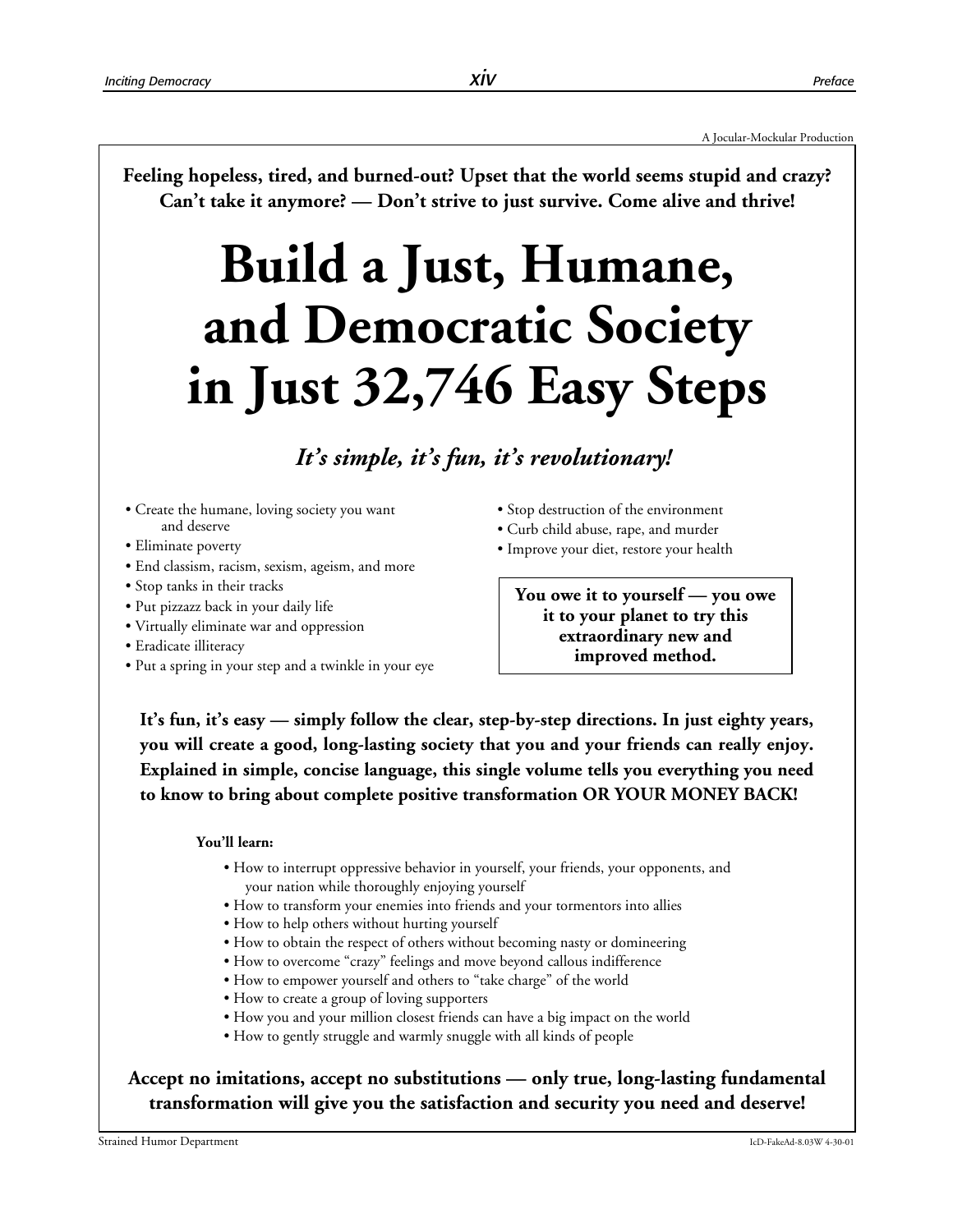# *Preface*

**In This Chapter: Why I Wrote This Book A Vision The Structure of This Book The Focus on the United States A Note on Usage Join the Dialog**

# *WHY I WROTE THIS BOOK*

Imagine a society where no one lives in poverty. Imagine a society where it is safe to walk city streets at any hour of

*As long as I can conceive something better than myself I cannot be easy unless I am striving to bring it into existence or clearing the way for it.* — George Bernard Shaw

the day or night. Imagine a society where addiction to cigarettes, alcohol, and other destructive drugs is rare. Imagine a society where corruption in business and government is not tolerated and is quite uncommon. Imagine a society where murder, rape, domestic violence, and sexual abuse of children are extremely rare occurrences. Imagine a society that values the health and welfare of its citizenry more than

anything else — more than power and more than money. Imagine a society where racism, sexism, and other irrational hatreds are virtually unknown. Imagine a society where every citizen is encouraged to understand and participate in civic affairs and most actually do. Imagine a society where people laugh freely, openly, and often. Imagine a society where people are glad to be alive.

*If it were your job to create such a genuinely good society, what would you do? What resources would you need? How would you go about it?*

These are the questions I address and try to answer in this book. As a long-time progressive activist and student of change, I believe it is possible to create a good society.\* But I am also frustrated that those who have worked toward this goal over the last several hundred years have not yet succeeded, and I grow discouraged when it seems we will not achieve this objective anytime soon. I am sure many other people share my frustration and discouragement.

I wrote this book to confirm that it is possible to create a good society and to detail a way it could be done. By showing that it is possible, I hope to encourage us all to do the hard work necessary to accomplish it. By showing one practical way to do it, I offer one possible plan of action.

This book does not really detail the 32,746 steps necessary to build a just, humane, and democratic society as the

facetious notice on the facing page proclaims. Rather, it explains what I mean by a "good society," lays out the case for creating a good society, details the obstacles that hinder current efforts, and describes the factors necessary for a progressive change effort to overcome these

 $\overline{a}$ 



obstacles. The book then describes what a progressive movement that hopes to bring about fundamental and enduring change might look like as it transforms society over eighty years. Finally, the book specifies a way to bring such a movement into existence by means of an education and support program. The last chapter is an annotated bibliography of books, magazines, radio programs, and web pages covering various social change topics.†

<sup>\*</sup> I use the term "progressive change" to mean efforts to create a good society (as defined in Chapter 2). "Progressive activists" are people of goodwill who are actively working to create such a society and behave as described in Figure 4.2.

<sup>†</sup> I have tried to make this book readable and understandable to both experienced progressive activists and those new to social change work. For those who are less familiar with social change ideas and methods, Chapter 12 lists many of the books and magazines that have most informed and influenced me over the years. These works provide a good introduction to progressive social change.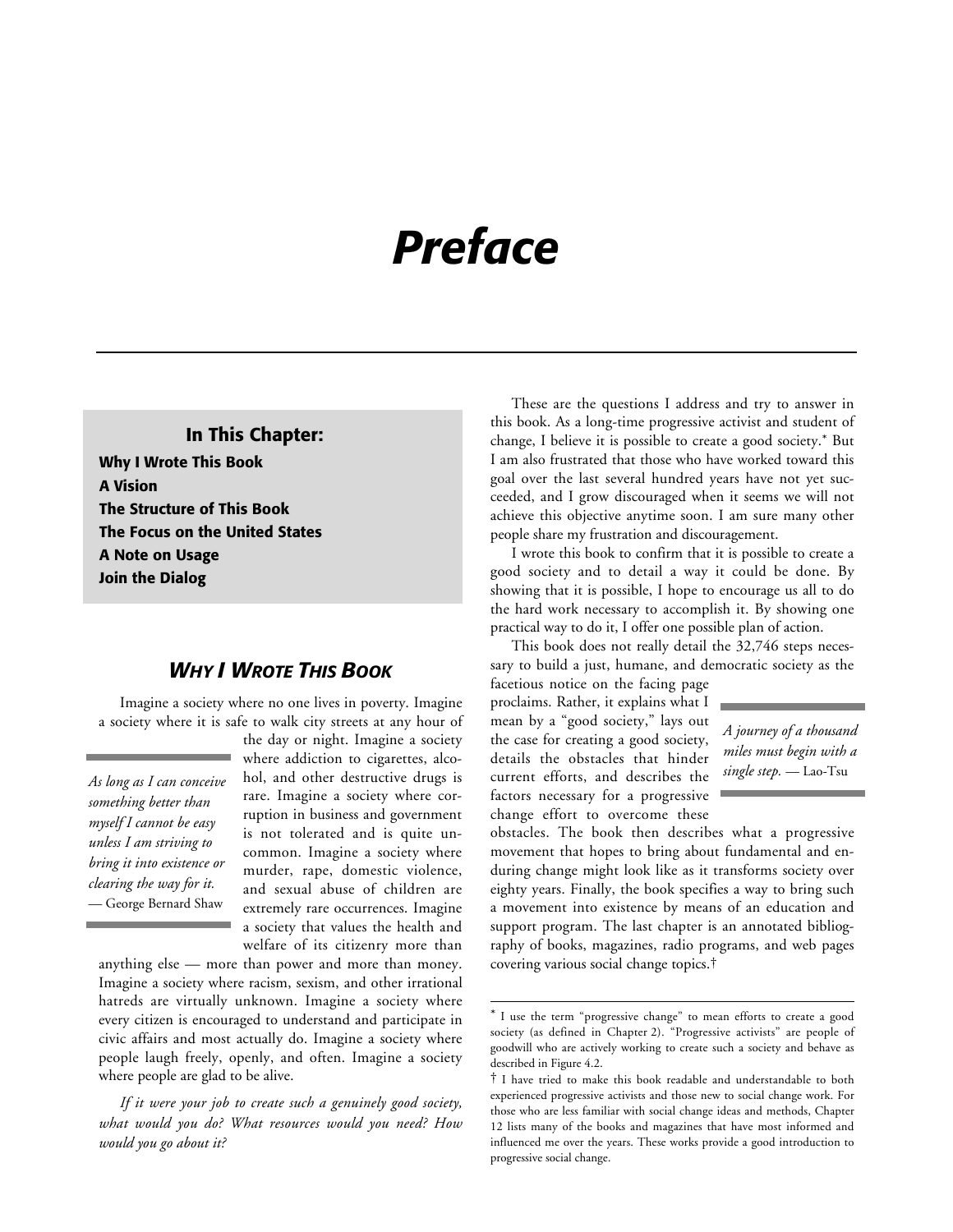When you have finished reading this book, I hope you are convinced it is possible to create a good society. Furthermore, I hope you are inspired to work towards this goal.

We can create a good society. Let's do it!

### *A VISION*

As a way to introduce these ideas, let me describe one possible scenario — first the finale, then the steps leading up to it.

#### **An Educated, Broad-Based Movement**

I visualize a time, perhaps forty years in the future, when there are a million people in the United States working earnestly for deep, far-reaching positive change. These progressive proponents are knowledgeable and skilled in the methods of individual empowerment, critical thinking, scientific investigation, liberating education, cooperation, participatory democracy, organization building, coalition building, respectful conflict resolution, emotional therapy, and nonviolent struggle.

As I envision it, these advocates are largely free from dependency on mainstream institutions. Instead, they support each other — and thereby protect themselves from being attacked or manipulated by powerholders or swayed too much by the dominant culture. They develop a wide array of alternative institutions based on progressive values personal responsibility, freedom, democracy, respect for dissent, cooperation, altruism, and global stewardship.

With skills, values, and alternatives in hand, these million progressive advocates forcefully challenge existing institutions. They work together in strong, cooperative organizations. They pass on their ideas, skills, and methods to

*There are those, I know, who will reply that the liberation of humanity, the freedom of man and mind, is nothing but a dream. They are right. It is. It is the American Dream.* — Archibald MacLeish

other people directly — without the distorting influences of the news media or other intermediaries — and they do so repeatedly over a long enough time to let the ideas sink in.

Over time, they influence vast numbers of people, build a variety of successful alternative institutions, and win many significant changes. By consistently and continuously challenging the old order over several decades, their

successes in democratizing power compound at an everincreasing rate. Each successive generation has incrementally less allegiance to the old order and greater understanding of the new. Moreover, elders wedded to the status quo pass

away while young people grow up learning alternative skills and expecting progressive change.

With the active cooperation of a large portion of society and the passive acceptance of most of the rest, these million progressive advocates eventually surmount their own dysfunctional cultural and emotional conditioning and overcome the resistance of the power structure. At a time perhaps eighty years from now, they bring about fundamental and enduring changes in every aspect of society — political, economic, social, and cultural.

In this vision, I do not assume that progressive activists are any more intelligent or virtuous than activists today only that they are more experienced, have more knowledge, and have greater skills than most current activists. I also do not assume they employ new techniques or strategies although they might. Instead, I see an expansion of the best of what I have already seen — creative problem solving, potent nonviolent action, convincing alternatives, powerful emotional therapy, a supportive activist community, constructive alliance building, and so forth. Our best is very impressive and — multiplied severalfold — I believe it would energize activists and captivate the whole world.

Let me also say here, before I am misunderstood, that the good society I envision is *not* a blissful paradise, com-

pletely free of suffering or discord. There will always be pain and conflict in this world since (1) natural resources are limited, (2) severe natural events such as storms, earthquakes, and disease will always batter us, and (3) humans regularly make mistakes, often disagree with one

another, have conflicting desires and interests, and always die eventually. However, in the good society I envision, our difficulties and sorrows are greatly reduced. Conflict is constrained and directed so that it does not demean or destroy people. Life is still hard in many of the ways it is now, but unlike now, people's love and joy vastly outshine their woes and disputes.

Could a million dedicated and skilled activists accomplish enough to bring about such changes? Honestly, I do

not know. No one can really know what it would take. Still, I assume there is some level of effort that would be sufficient to bring about fundamental societal transformation. One million activists (about 1/2 percent of the U.S. adult population) working steadily for change over many decades seems like the largest

effort for which we could reasonably hope. Based on my experience as an activist, my reading of history, and my careful study of this question, I believe it would also be sufficient. As the collapse of the Soviet bloc and the liberation of South Africa showed, dramatic positive change occurs

*Into each life some rain must fall.* — Henry Wadsworth Longfellow

*The difficult is done at once; the impossible takes a little longer.* — Anthony Trollope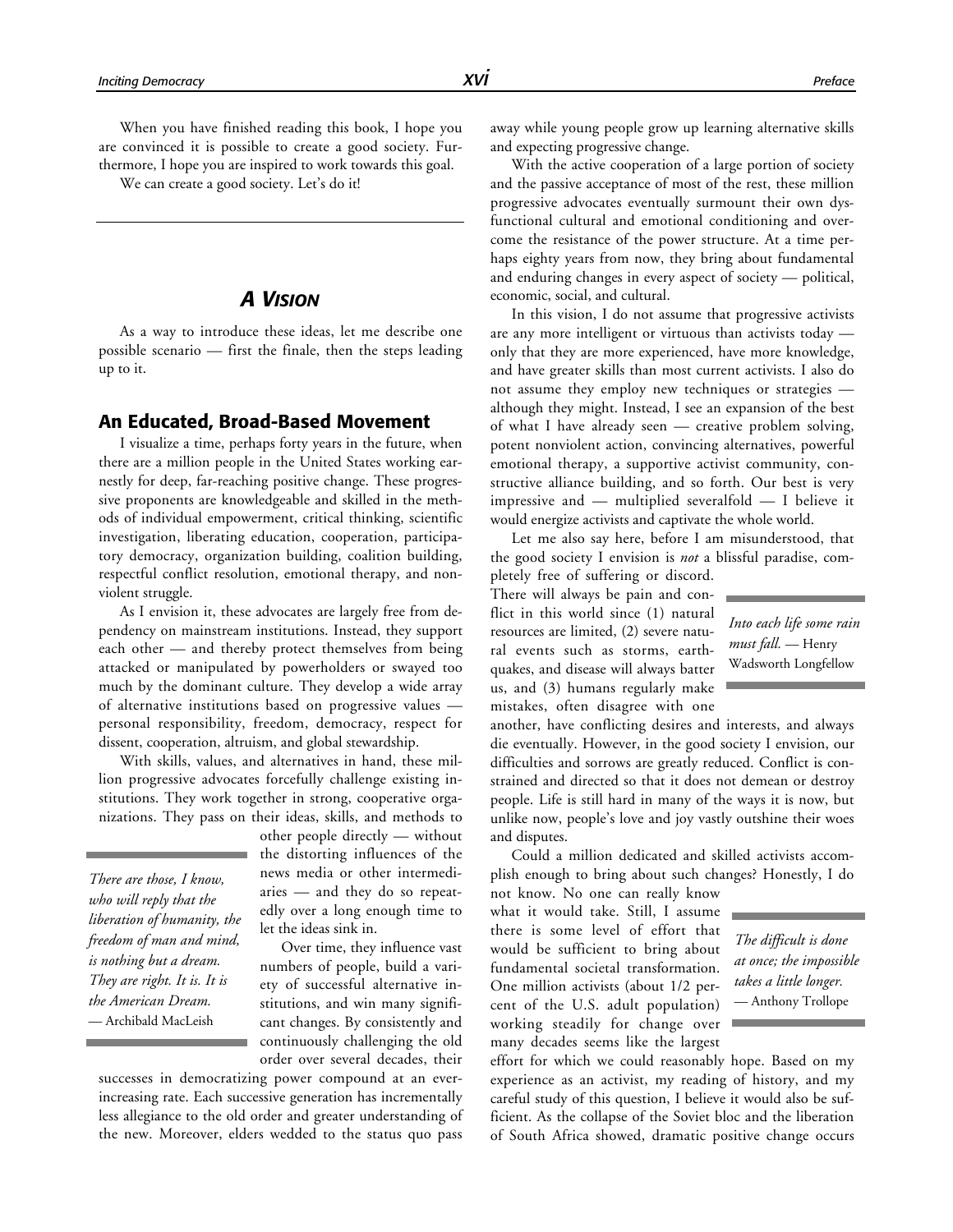more easily than we usually suppose. Our hopelessness is often much greater than is actually warranted by reality.

#### **But How Is It Possible?**

*How could we get a million dedicated progressive activists to work together for change? Where would they get the experience and develop the skills they need to be effective? How could they get the support they need to live and work together?*

Again, I see a possible scenario:

Every year, six thousand activists — who are wholly dedicated to making the world a better place — attend a yearlong education program where they learn skills and acquire practical experience. In this program, they develop a deep, broad view of how society currently works and how it could be radically better. They learn a variety of change skills as well as methods to avoid most of the pitfalls that now plague movements for progressive change. They also form bonds and develop trust with many other activists, thus establishing a source of deep, ongoing support. This enables each of them to work diligently for many years and ensures that, consistently, more than 25,000 of them continue to work at least twenty hours per week for fundamental change.

As I envision it, each of these skilled and dedicated activists is able to inform, support, and inspire about six other steadfast activists (150,000 total), each of whom is enabled to work at least three hours each week for change. Each of these activists, in turn, informs, supports, and inspires about six progressive advocates (900,000 total) who are able to work an average of one or two hours each week for change. Together, these progressive activists and advocates number more than a million and constitute a force for change that is several times more powerful than current progressive efforts.

#### **How Does It Begin?**

*What would inspire thousands of people to attend this education program and then devote their time for many years to working for change and supporting other activists?*

I see a few thousand people reading a book outlining this scenario**.** Inspired by the vision and convinced it might work, a few of them decide to make it a reality.

They develop a curriculum that can provide activists with the necessary skills and experience. Then they recruit thirty activists to attend the first education session. Pleased with the program, these early students tell their friends and colleagues. As the program becomes better known, it grows rapidly in size and then is replicated in fifty locations across the country. As more and more people learn of this change scenario and see it being implemented, they become more hopeful about the prospects for fundamental change. They develop an interest in attending one of the programs offered by this education network. Within a decade, thousands are enrolling, learning skills, supporting each other, and working together for change.

*As anyone knows who has been part of a movement, a demonstration, a campaign, or a strike, struggles undertaken for the most limited and prosaic goals have a way of opening the most profound and lyrical sense of possibility in their participants. To experience even briefly a movement's solidarity, equality, reciprocity, morality, collective and individual empowerment, reconciliation of individual and group, is to have a foretaste of the peaceable kingdom. . . . Once we have experienced solidarity, we can never forget it. It may be short-lived, but its heady sensations remain. It may be still largely a dream, but we have experienced that dream. It may seem impossible, but we have looked into the face of its possibilities.* — Ronald Aronson<sup>1</sup>

# *THE STRUCTURE OF THIS BOOK*

**Chapter 1** describes the events and information that led me to believe it is possible to create a good society.

**Chapter 2** clarifies the term "good society" by detailing some of the basic elements of such a society.

**Chapter 3** investigates the obstacles that stand in the way of creating a good society. As I see it, these obstacles fall into five main categories: opposition from the power structure, destructive cultural conditioning, dysfunctional emotional conditioning, widespread ignorance (especially of progressive alternatives), and a scarcity of progressive resources.

**Chapter 4** briefly reviews and evaluates the strengths and limitations of several historical strategies for fundamental transformation. This exploration uncovers eight crucial characteristics of effective fundamental change efforts, particularly that they be powerful, principled, and democratic. This chapter then outlines a strategy for transformation that consists of widespread education carried out by mass change movements.

**Chapter 5** describes a four-stage strategic program for creating a good society that incorporates these characteristics. In the first stage, progressive activists would lay the groundwork by finding other activists, educating themselves, overcoming their destructive and dysfunctional conditioning, and forming supportive communities with other people of goodwill. In the second stage, they would gather support by raising others' awareness about the possibility of creating a good society and the means to achieve it. They would also build powerful political and social organizations. In the third stage, they would use their strength to challenge vigorously both the power structure and dysfunctional cultural norms by using a variety of nonviolent methods. They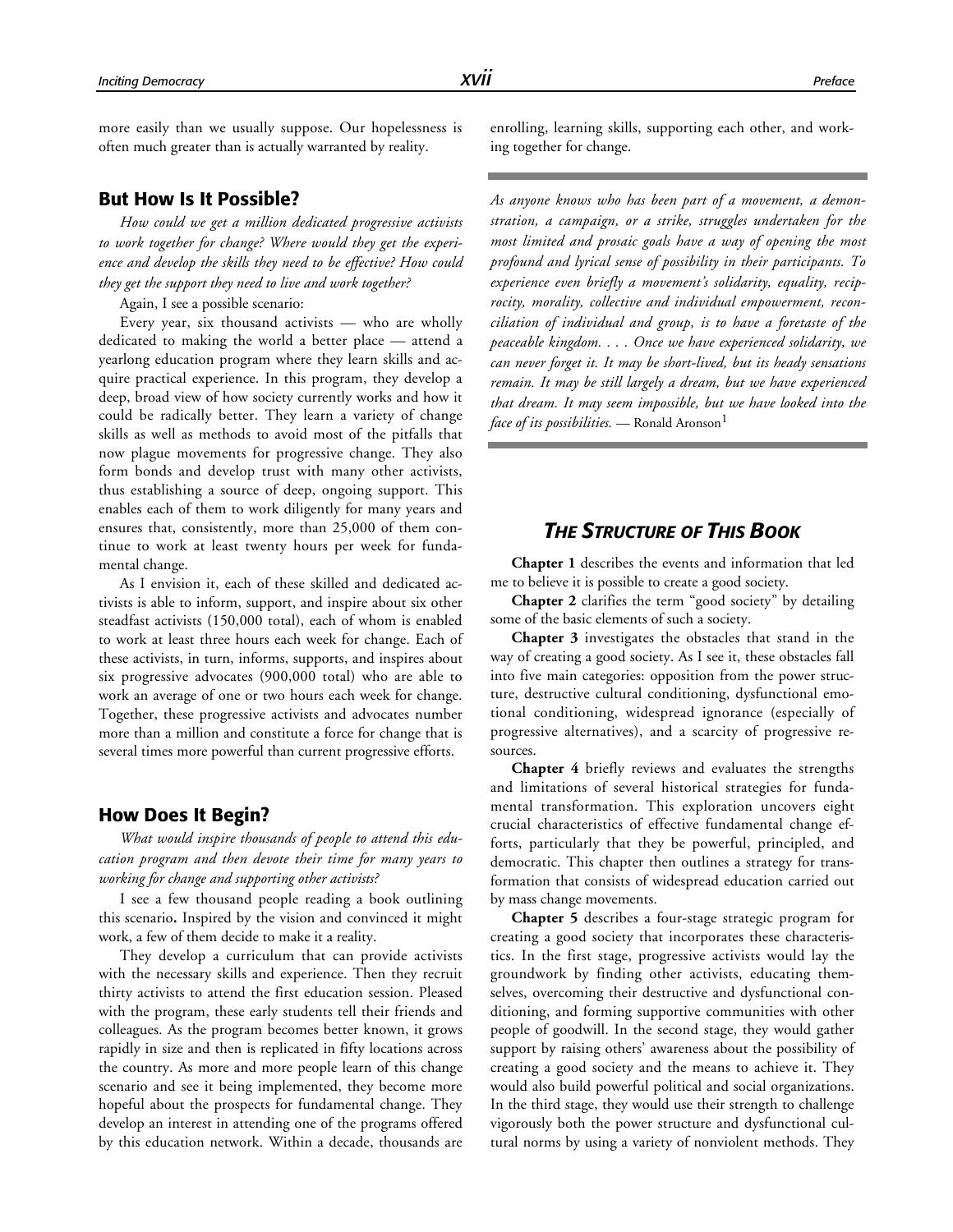would also develop attractive alternative institutions based on progressive ideals. In the last stage, they would diffuse change throughout all of society.

This chapter also outlines a democratic, bottom-up structure in which progressive activists would personally persuade and support others. A small number of dedicated activists would inform, support, and inspire a larger number of steadfast activists who would, in turn, inform, support, and inspire a much larger number of progressive advocates. Together, these activists and advocates would inform, challenge, persuade, and inspire everyone in society.

In this model, the most skilled and experienced activists would constitute a stable and reliable core of activists who would support other activists. They would also broaden other activists' understanding of society, suggest innovative and effective ways to tackle difficult problems, and continue doing tedious or grueling work when other activists stray or falter. This would help to ensure that progressive organizations grow and prosper — and do not go off course, stagnate, or erupt in infighting.

The end of this chapter explains the dynamics of nonviolent struggle since this method would play a crucial role in the project and is often misunderstood.

**Chapter 6** outlines a specific project we could undertake to implement this strategic program and especially to launch the first stage (the "Vernal Education Project"). This project would establish a yearlong education program for dedicated progressive activists. Designed to be inexpensive and practical, this education program would include facilitated workshops, self-study groups, internships, and support groups. It would offer activists a chance to experience and learn direct democracy, cooperation, emotional therapy, personal support, and a variety of social change methods while building strong bonds with other local activists. Students in this program would be encouraged to work for fundamental progressive change at least twenty hours per week for seven years after they graduated.

This chapter also describes how this education program could be replicated across the United States in fifty communities so that, eventually, six thousand students could attend a program every year.

**Chapter 7** shows that this education project could greatly bolster and support progressive change organizations.

*The only limit to our realization of tomorrow will be our doubts of today. Let us move forward with strong and active faith.* — Franklin Delano Roosevelt

Calculations, based on reasonable assumptions about the growth of the project and the number of activists who might participate, show that after forty years there would be 25,000 graduates of the yearlong education program working at least twenty hours per week for fundamental progressive change, 150,000 other steadfast activ-

ists working at least three hours per week, and an additional 900,000 progressive advocates working a few hours per week. This would constitute an unprecedented force of over one million progressive proponents in all.

I estimate this many activists — most of whom would have much greater knowledge and skill than activists today — could generate an effort perhaps three or four times more powerful than current efforts for fundamental change. Dispersed all across the country, they could create an immense and sustainable movement for progressive change.

**Chapter 8** tells a story that illustrates the many ways this education project could actually inform and support activists.

**Chapter 9** first describes the unique dynamics of social change. It then shows how the Vernal Education Project could affect those dynamics and bring about fundamental transformation of society over eighty years.

**Chapter 10** lays out a specific timeline for implementing this education project, especially the tasks required to launch it.

**Chapter 11** summarizes the main points of the book and then responds to questions and concerns raised by critics.

**Chapter 12** is an annotated list of useful books, articles, and other resources on progressive change.

**Appendix A** outlines some near-term policy changes that could move the United States towards becoming a good society.

**Appendices B** and **C** contain additional figures that I used to verify that this project is workable and feasible. Number-oriented people like me will probably find this interesting; most normal people can safely ignore these appendices without any regrets.

Despite the warnings of Voltaire and Euripides and the disapproval of Emerson, I have also chosen to include throughout the text many clever sayings that I believe succinctly and memorably illuminate ideas. I hope they also add some spice to this treatise and make it easier to digest.

In places, I have also added my own side comments, distinguished by double bars above and below.

*A witty saying proves nothing.* — Voltaire

*Cleverness is not wisdom.* — Euripides

*I hate quotation.* — Ralph Waldo Emerson

# **Ways to Read This Book**

I have tried to make this book approachable and readable for many different kinds of people. The main proposal for the Vernal Project is presented in chapters 5, 6, 7, 9, and 10. The earlier chapters explain why I developed this particular proposal and not some other. Those readers interested in the objections raised by critics should turn to Chapter 11. Those who want to know what books have informed my thinking should turn to Chapter 12.

Those readers repelled by tables and charts should still be able to understand the thesis from reading the text. Con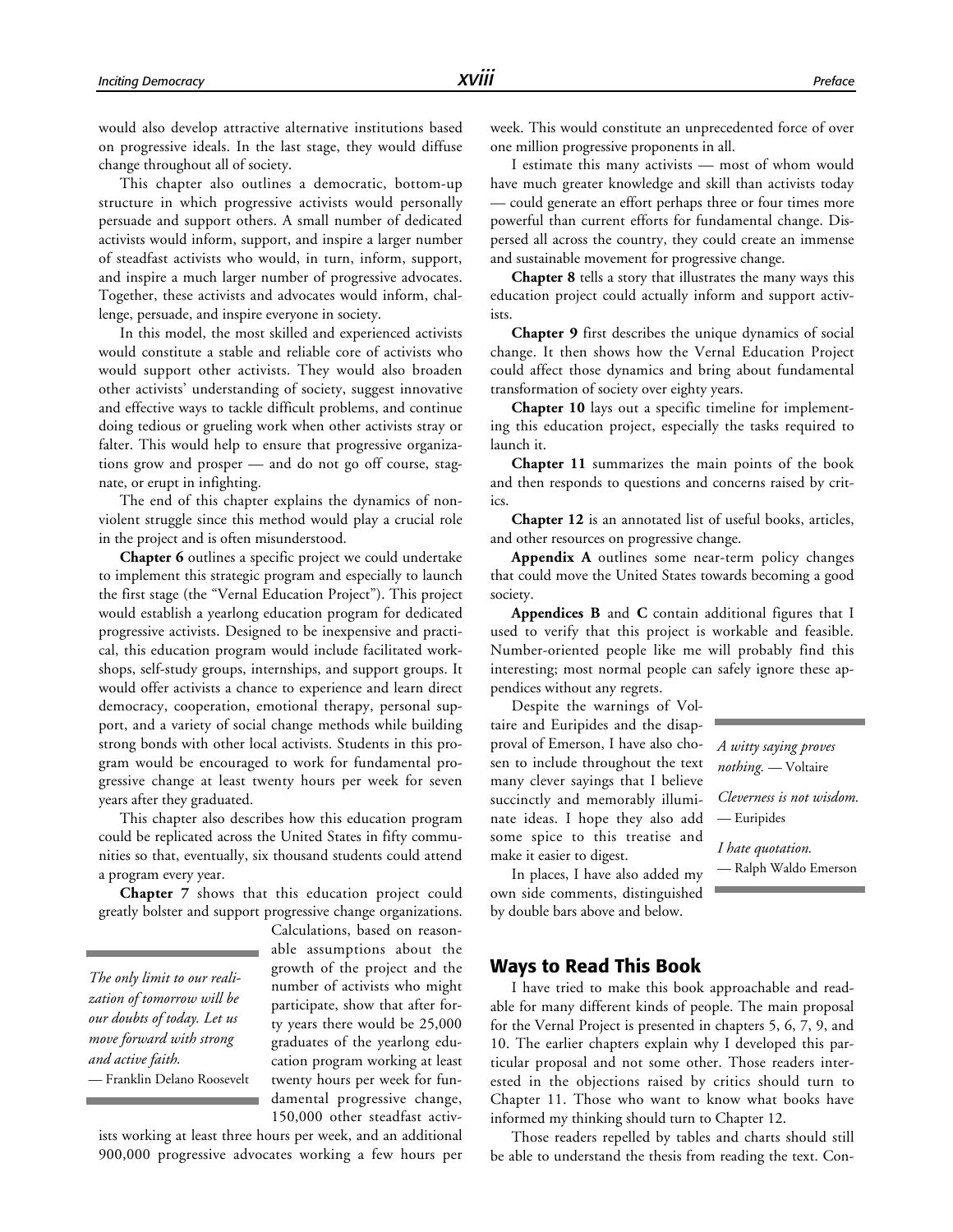versely, those readers who are bored by expository text will probably be able to understand the thesis by studying the tables and charts. Those readers who prefer narrative text may choose to read only the vision section of the Preface and Melissa's Story in Chapter 8.

Feel free to read this book in whatever way works best for you.

# *THE FOCUS ON THE UNITED STATES*

This book focuses exclusively on fundamental progressive transformation of the United States, but not because I am xenophobic or parochial. I am fully aware of the innumerable interconnections between the United States and other countries, especially as the world's economies become globalized. All parts of the world are now interdependent. Fundamental change in the United States is linked to change in the rest of the world.

I focus on the United States for three main reasons:

(1) The United States is the most influential country in the world — militarily, politically, economically, and cul-

turally.

*The United States maintains a military presence in more than 140 countries.* — U.S. Dept. of Defense, *Defense Almanac 1999*2

**• Militarily**: The United States is the only military superpower and has military bases and warships in every part of the globe. It is responsible for supplying more than half of all arms sold globally.3

**• Politically**: The United States dominates the United Nations Security Council, NATO, and other

military and political alliances. Furthermore, through covert means, the CIA and other U.S. intelligence agencies regularly manipulate governments and militaries around the world.

**• Economically**: The U.S. financial system comprises about a quarter of the world monetary system. A large percentage of transnational corporations are headquartered in the United States, and economic decisions made here affect other countries much more than the reverse. The United States dominates the World Bank, the International Monetary Fund, the World Trade Organization, and other global economic institutions.

**• Culturally**: U.S.-generated movies, television shows, advertising, business products (like computers), and consumer products (like Barbie dolls) pervade the rest of the world, propagating U.S. business and pop culture everywhere.

Because of this dominant position, positive change in the United States would likely engender positive changes in other countries. Moreover, without fundamental transformation of this country, the United States will probably continue to thwart positive change elsewhere.

(2) I grew up in this country, have lived here all my life, and am tuned into its culture. I feel I have some under-

standing of how it operates and how to change it in a positive direction. I have no similar comprehension of any other country or culture.

I assume the changes advocated in this book would be positive if applied to most parts of the world.

*My country is the world, and to do good is my religion.* — Thomas Paine

But without a better understanding, it would be arrogant to tell others how their countries or cultures should change. If people of goodwill in other places find this book useful and applicable to their situation, I hope they will adopt it or adapt it in whatever way they believe best.<sup>4</sup>

(3) I feel it is my primary responsibility to help change my own country and culture. Although there may be greater evils in other places, much must be changed here, too. As a responsible citizen of this country, I feel an obligation to

make my country as good as it can be. Especially since I know that the United States is responsible for creating or bolstering much of the evil in other places, I feel a particular responsibility to change this country and curtail its support of oppression elsewhere.

*He loves his country best who strives to make it best.* — Robert Ingersoll

# *A NOTE ON USAGE*

Like every modern progressive writer trying to write clear English, I am hindered by the lack of any reasonable gender-neutral terminology. Where possible, I use neutral terms like "people" and "humankind" and rely on the universal singular ("one") or the indefinite plural ("they"). However, sometimes I am forced, for clarity's sake, to use a more specific singular. In most of these cases, I use the terms "she" and "her" in an effort to counter the traditional usage that implies that every important human is male. I considered using "person" and "per" — as in Marge Piercy's novel, *Woman on the Edge of Time* — but feared this unusual terminology would be confusing or distracting.

I hope readers will understand that, regardless of the wording, I consider women and men equally capable and I desire political, economic, and social equality for all people.